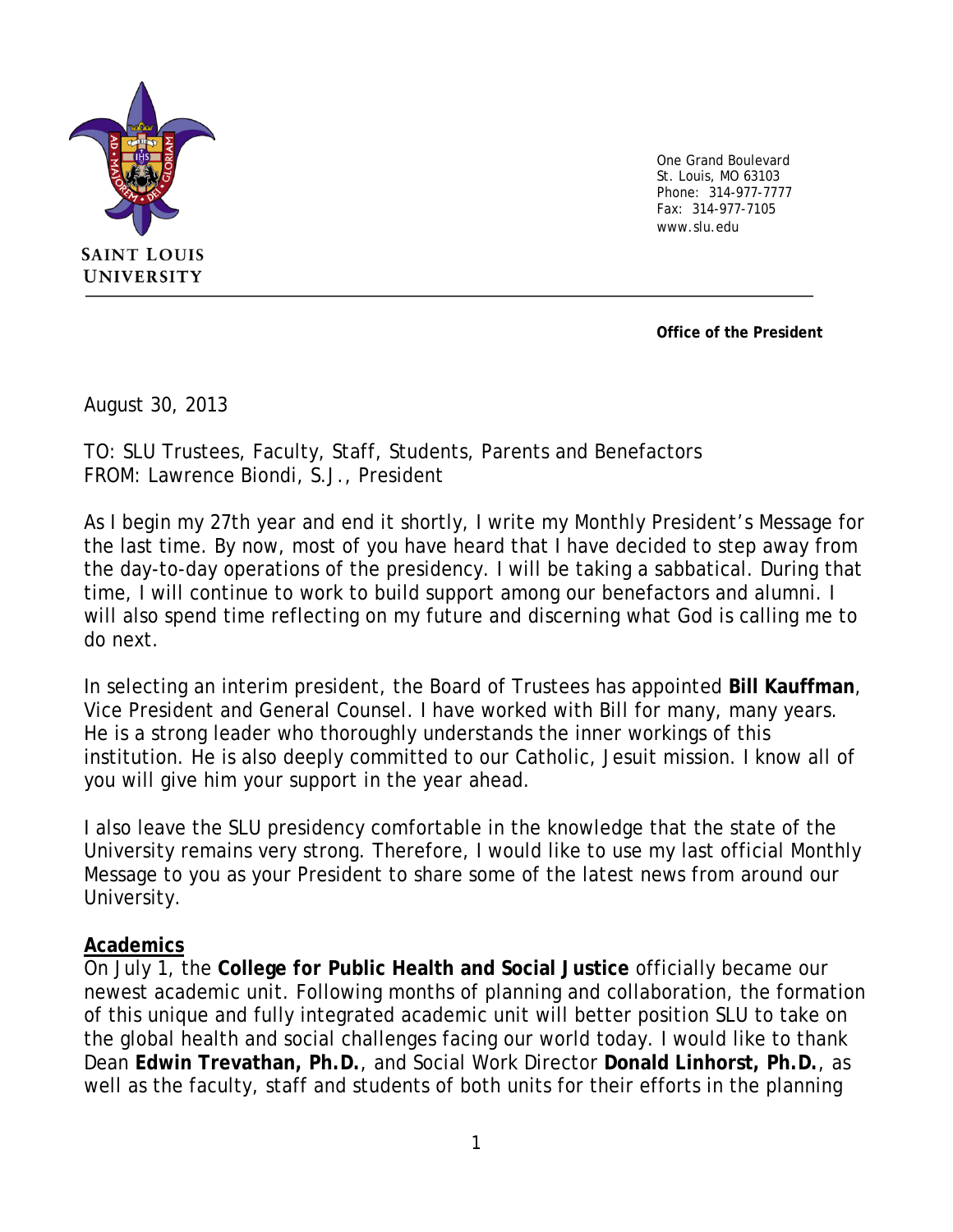and implementation of this reorganization. Additionally, the college's facilities in Salus Center have recently undergone significant renovations, including the addition of a new auditorium, four new high-tech classrooms, and offices for faculty and staff.

The **School for Professional Studies**, long a leader in education for working adults, has established new partnerships with SSM Healthcare and Mercy Healthcare for the school's innovative R.N. to Bachelor of Science degree program. These new partnerships build on an already successful collaboration with BJC HealthCare. Thanks to former Dean **Jennifer Giancola, Ph.D.**, (A&S '93, Grad A&S '97, '99) who has returned to the faculty, for her efforts on these collaborations.

For the **Doisy College of Health Sciences**, the kitchen in Salus Center has been remodeled to support Doisy's Food Innovation and Entrepreneurship (FIE) concentration in the Department of Nutrition and Dietetics. The FIE program prepares students for innovative opportunities in the food industry. In addition, the Department of Clinical Laboratory Sciences has collaborated with the School of Medicine in support of research initiatives and lab space.

The **John Cook School of Business** hosted three major summer academies this year: the International Business Summer Academy, the Sports Business Summer Academy and the Allsup Summer Entrepreneurship Academy. Altogether, these academies attracted more than 140 high school students from the St. Louis area and from around the country to our Midtown St. Louis campus. In addition, the World Forum of Jesuit Business Education met on campus in early July. This was a joint meeting of Colleagues in Jesuit Business Education (CJBE) and the International Association of Jesuit Business Schools (IAJBS). More than 120 faculty, deans and presidents from 35 Jesuit business schools located around the world attended the forum, which was focused on the theme of sustainability.

## **Enrollment**

The University's national and global reputation has allowed us to once again enroll one of the largest, most diverse and definitely most academically gifted freshman classes in SLU history. Among the Class of 2017's impressive credentials are a mean high school GPA of 3.81 and an average ACT score of 27.6.

I am also happy to report that our student success efforts continue to be working. As of the first day of undergraduate classes, our first-to-second-year retention rate has remained at our historic high of 88%. It also appears that the six-year graduation rate will make another slight increase this year as well.

These achievements do not happen by accident. In particular, I would like to thank Vice President for Enrollment and Retention Management **Jay Goff** and his entire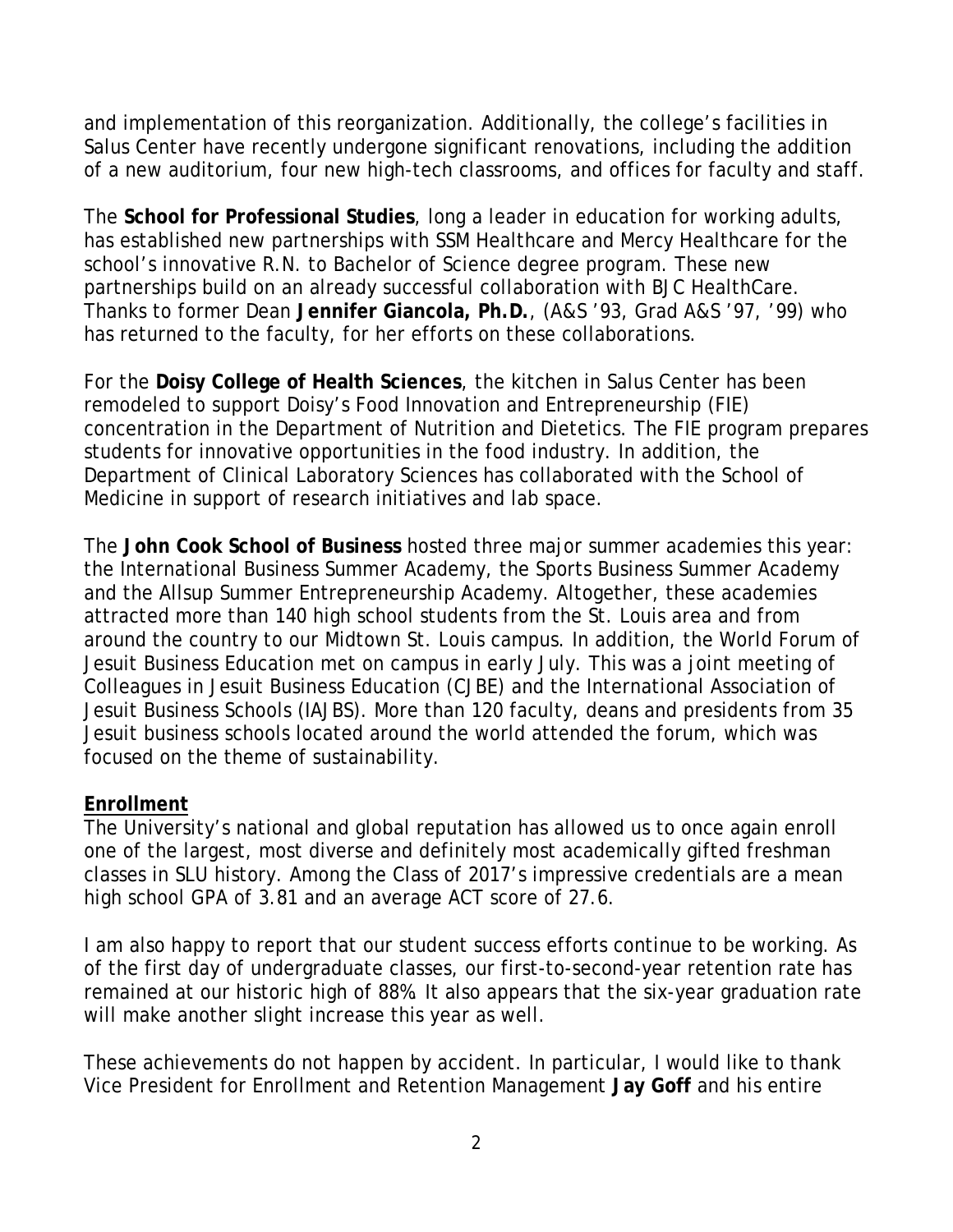staff for their efforts this past year. Moreover, our entire University community has played a part in embracing our strategic enrollment plans, and that shared commitment is paying off.

To bolster our recruitment efforts, the Office of Admission partners with the Office of Alumni Relations on a series of events throughout the year. Among them are the "Summer Send-Offs." For the past 15 years, alumni and current parents from across the country have hosted receptions for incoming students and their parents. This year, there were events in a record 18 cities, including for the first time Boston, New Orleans and Palo Alto, California. These events drew a total of 350 incoming freshmen and their parents. Thanks to everyone in Admission and Alumni Relations, especially Associate Vice President for Alumni Relations **Meg Connolly** (A&S '90, Grad A&S '92) and Dean of Admission **Jean Gilman.**

Another major collaborative effort is our SLU 101 summer orientation program. This year's sessions drew 3,551 new students, parents and guests to our St. Louis campus, and once again, we heard positive feedback from participants. The program's ongoing success speaks to the effective teamwork that takes place between multiple units, including the Student Involvement Center, the Office of Admission and all of the undergraduate advising offices. Thanks to staff in all of these areas, in particular Student Involvement Center Director **Susan Fanale** and Student Involvement Center Coordinator **Ana Sontag**, for making our newest Billikens feel at home and ready for college life.

Even with all of these successful collaborative efforts, we will continue to be challenged by regional and national enrollment trends, including the decreasing number of traditional high school graduates, community college transfer students and students interested in pursuing law degrees. In light of these challenges, it has never been more important for our SLU community to remain focused on student recruitment and student success. We must also look for new opportunities to build on our strengths and our reputation as one of the finest Catholic, Jesuit universities in the country.

## **Facilities**

**Scott Hall**, the new home of our School of Law at Tucker Boulevard and Chestnut Street in downtown St. Louis, is now open. This historic move into the heart of the City's legal and civic communities will benefit our SLU Law students for generations. The official dedication and blessing of Joe and Loretta Scott Hall will be held at 1 p.m. Saturday, September 28, 2013. I encourage you to attend this public ceremony, so that you can see this truly impressive and inspiring space for yourselves.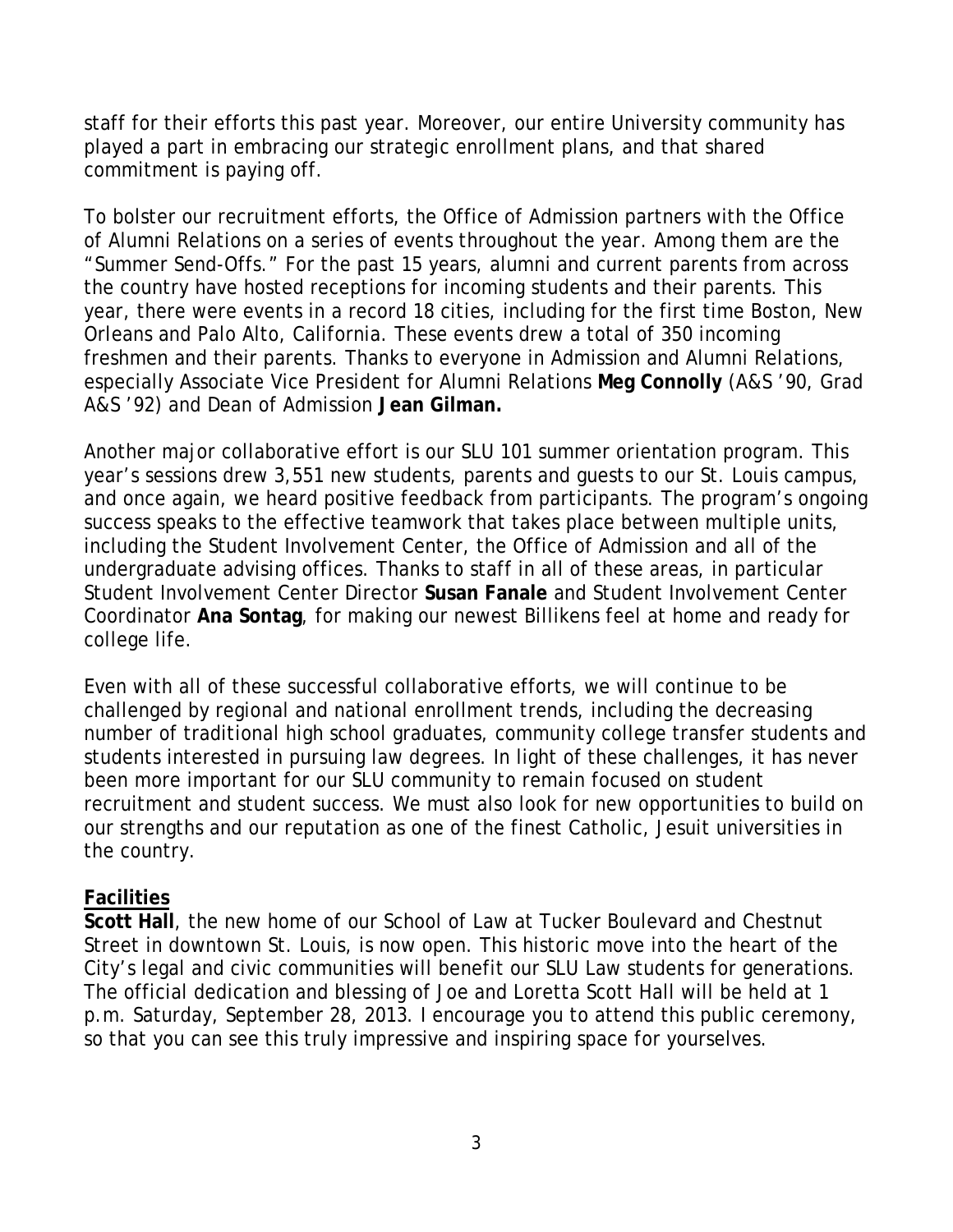As you may also know, the courtroom in the building is named for longtime Trustee and former Chairman of the Board Jack Pruellage, who left a generous \$1.1 million gift in his estate for the project. We will honor his legacy during a special dedication ceremony October 3, 2013.

With the move of the School of Law downtown, you may be wondering what will happen with the spaces the law school previously occupied: Morrissey Hall and Queen's Daughters Hall. At this point, no decisions have been made, though the University is currently considering a number of suggestions that have been presented by the administration of deans and vice presidents. However, we will not rush to the fill the buildings. Instead, we will need to ensure that whatever moves take place are strategic, and in keeping with SLU's academic needs and priorities.

Our **Center for Global Citizenship** project — the total renovation of the former West Pine Gym — has been completed, offering students a new, inviting gathering space as well as solidifying our standing as an international university. The dedication for the Center for Global Citizenship will take place at 6:30 p.m. Friday, September 27, 2013, during Homecoming Weekend, and all members of the SLU community are invited.

For both the Law School building and the Center for Global Citizenship, I would like to thank Manager of Design and Construction **David Florek** and Project Manager **Dustin Montgomery** for overseeing the work of the various architects and contractors on both projects simultaneously with such efficiency and effectiveness.

In Madrid, **San Ignacio Hall** has opened following a major renovation that includes a new library, classrooms, art and dance studios, and a restaurant. On a trip to Spain this summer, I had the opportunity to see the new building in person, and it is an amazing educational space. Many thanks to Director and Dean **Paul Vita**, **Ph.D.**, and Director of Finance and Operations **Victoria Villarreal** (A&S '86, Grad Cook '88) for bringing this important project to completion. It should be noted that, for the first time, our Spain campus is operating out of three buildings that are University owned. A dedication ceremony will be held at 8 p.m. on Tuesday, September 10, 2013.

#### **Finances**

Financially, SLU remains in an excellent position. Our University endowment, which provides critical resources for academic programs and student support initiatives, is at \$985 million, making it the third-largest endowment among the nation's 28 Jesuit colleges and universities. I would like to acknowledge Vice President and Chief Financial Officer **David Heimburger** (Cook '85)**,** Associate Vice President and Chief Investment Officer **Gary Whitworth**, and the entire team in the Division of Business and Finance for ensuring that our University remains on solid financial footing.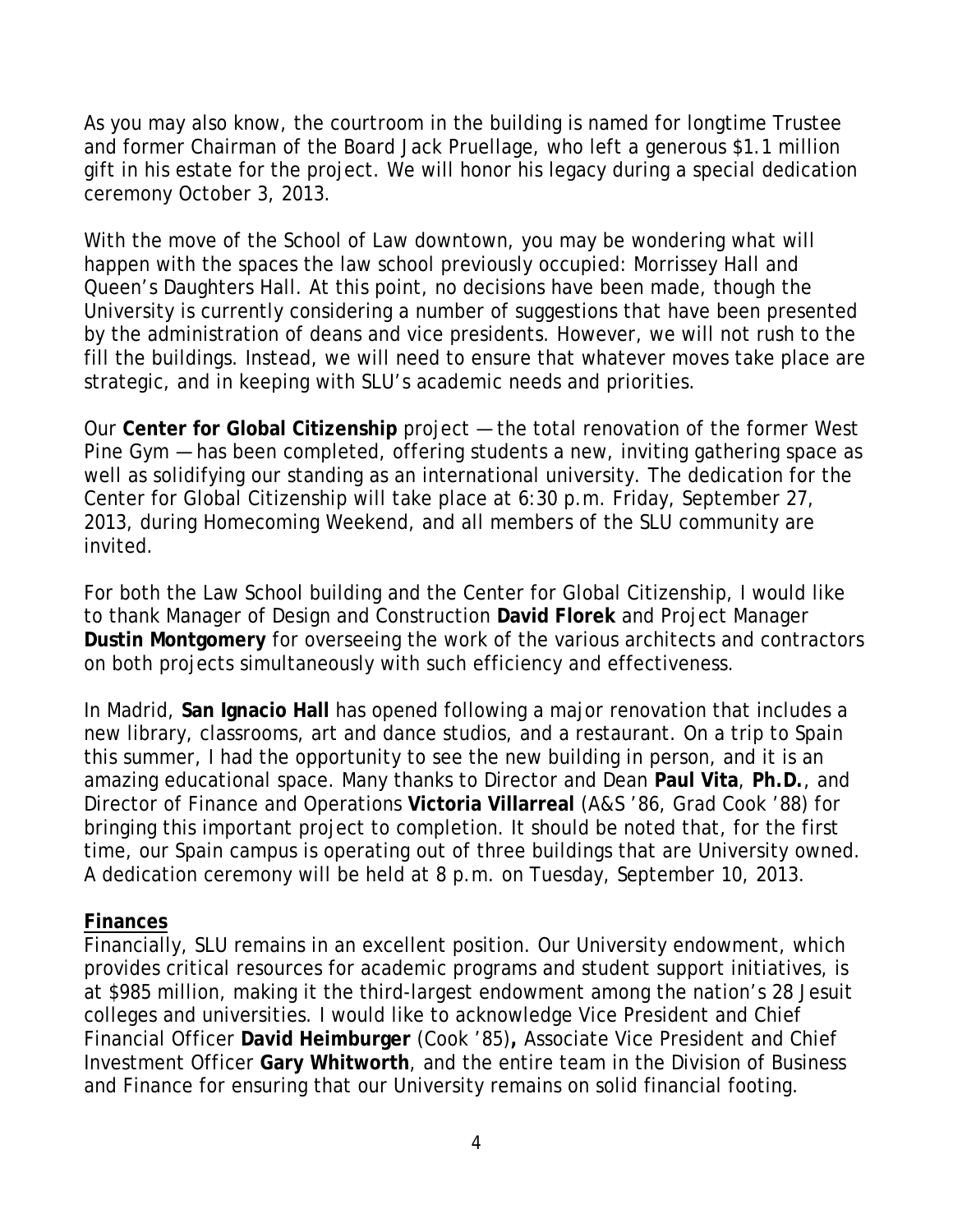# **Human Resources**

Our Division of Human Resources and our Center for Workforce and Organizational Development in our School for Professional Studies have partnered to launch the new Exceptional Leadership Program this fall. This will be a professional development opportunity for our own SLU managers and directors, as well as members of the local business community who have leadership potential. Driven by research on best practices, the content of the program was jointly developed by SLU faculty and staff. The courses will be taught by Ph.D. faculty who are experts on leadership. This collaboration between an academic unit and administrative division is noteworthy, and more of it should be encouraged in the future. To learn more about the Exceptional Leadership Program, email [training@slu.edu.](mailto:training@slu.edu)

# **Fundraising**

I am pleased to report that overall fundraising was up by 2% in FY13. This marks the third consecutive year that fundraising levels increased. In addition, the giving participation rate among SLU alumni increased. Especially noteworthy is the increase in participation from undergraduate alumni, which jumped from 14.2% to 15.7%, a substantial increase in one year. This number is a key factor in the scores that *U.S. News & World Report* assigns to colleges and universities for their annual Best Colleges rankings. Fundraising is also critical for support of the University, and that is especially true for scholarships. In 2012, SLU provided a record \$339 million in financial aid to students. Going forward, there will be increased pressure to provide even more financial aid to attract and retain the brightest students. Because of this, fundraising for scholarships will be an area of emphasis for our Division of University Advancement in the months ahead.

## **Personnel**

**David Hakanson** is our new Vice President and Chief Information Officer. He brings more than 15 years of information technology experience — including executive leadership, project management and staff development — to his new leadership role at SLU. Also in ITS, **Keith Hacke** has been promoted to Associate Vice President and Chief Technology Officer.

**Patty Haberberger** has been named Interim Vice President for Human Resources. Ms. Haberberger has worked at SLU for two decades and has many years of experience in the field of human resources.

**Bridget Fletcher** has been named Vice President for Administration and Chief of Staff. Her new title reflects the responsibilities she was given and the role she has played for the past several years.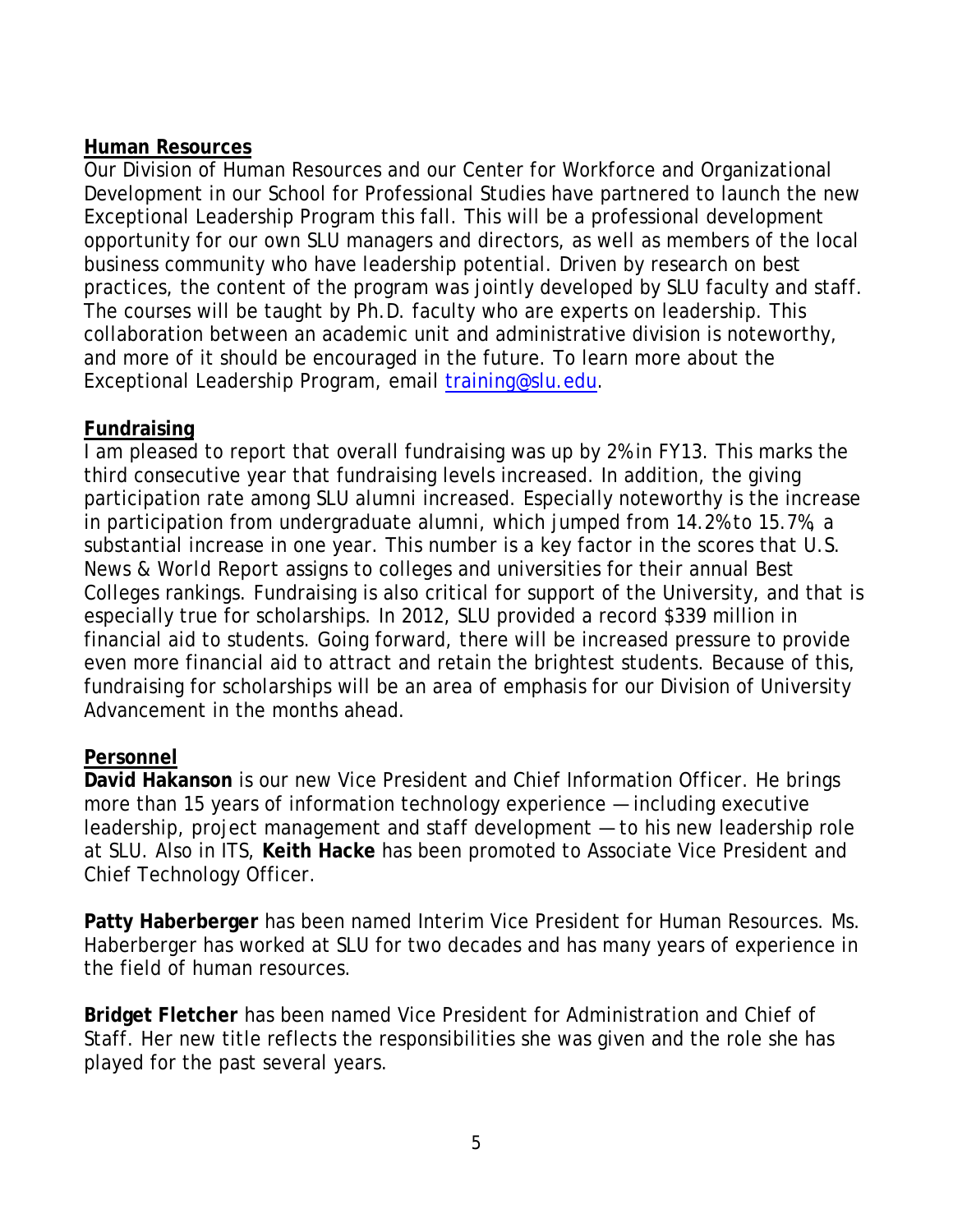**Matthew Grawitch, Ph.D.,** (A&S '99, Grad A&S '01, '04) is serving as the Interim Dean of our School for Professional Studies. Dr. Grawitch has been a member of the SLU faculty since 2005 and has served in a number of leadership roles in SPS, including chair of the organizational studies program and associate dean of academic development.

**Scott Safranski, Ph.D.**, has been appointed Interim Dean of our John Cook School of Business. A professor of management, Dr. Safranski has been a member of our faculty for more than three decades and has held a number of leadership positions in our Business School, including serving as the chairman of the Department of Management for 11 years.

**Troy Turnipseed** (PS '03, Grad Cook '08) has been promoted to Dean and Director of Summer Academics. His previous positions at SLU have included: Director of the Career Resources Center (2011-2012) and Associate Director of Graduate Business Programs (2005-2011) in the John Cook School of Business, as well as Academic Advisor and St. Louis Site Coordinator in the School for Professional Studies (2003- 2004). For the 2012-13 academic year, Mr. Turnipseed was Director of Summer School and Events, where he directed and executed summer enrollment very successfully, including an increase of more than 60% in summer camps and academies.

In July, **David Cassens** was promoted to Dean for University Libraries. Boasting more than 20 years of experience in the field, Mr. Cassens had served as Interim University Librarian since June 2012. On staff at SLU for nearly 15 years, he also has served as Assistant University Librarian for Administration and the Director of Pius XII Memorial Library. He also played a key leadership role in the recent renovation of Pius Library.

**Gary Seibert, S.J.**, (A&S '66, Grad A&S '73) has joined the Division of Mission and Ministry as the Chaplain of the SLU Medical Center. A member of the College of Arts and Sciences faculty for a decade, Father Seibert has said the 10:30 a.m. Sunday Mass in the Chapel at Saint Louis University Hospital for seven years. He brings extensive experience working as a chaplain in hospitals and other health care settings to his new role at SLU.

**Susanne Chawszczewski, Ph.D**.**,** (Grad E&PS '98) is our new Director of Campus Ministry. She most recently served as certification and education coordinator for the National Association of Catholic Chaplains. Dr. Chawszczewski previously worked at SLU as an Assistant Director for Student Life.

**James Moran** is the new Assistant Vice President for Public Safety and Emergency Preparedness. Mr. Moran was a member of the St. Louis Metropolitan Police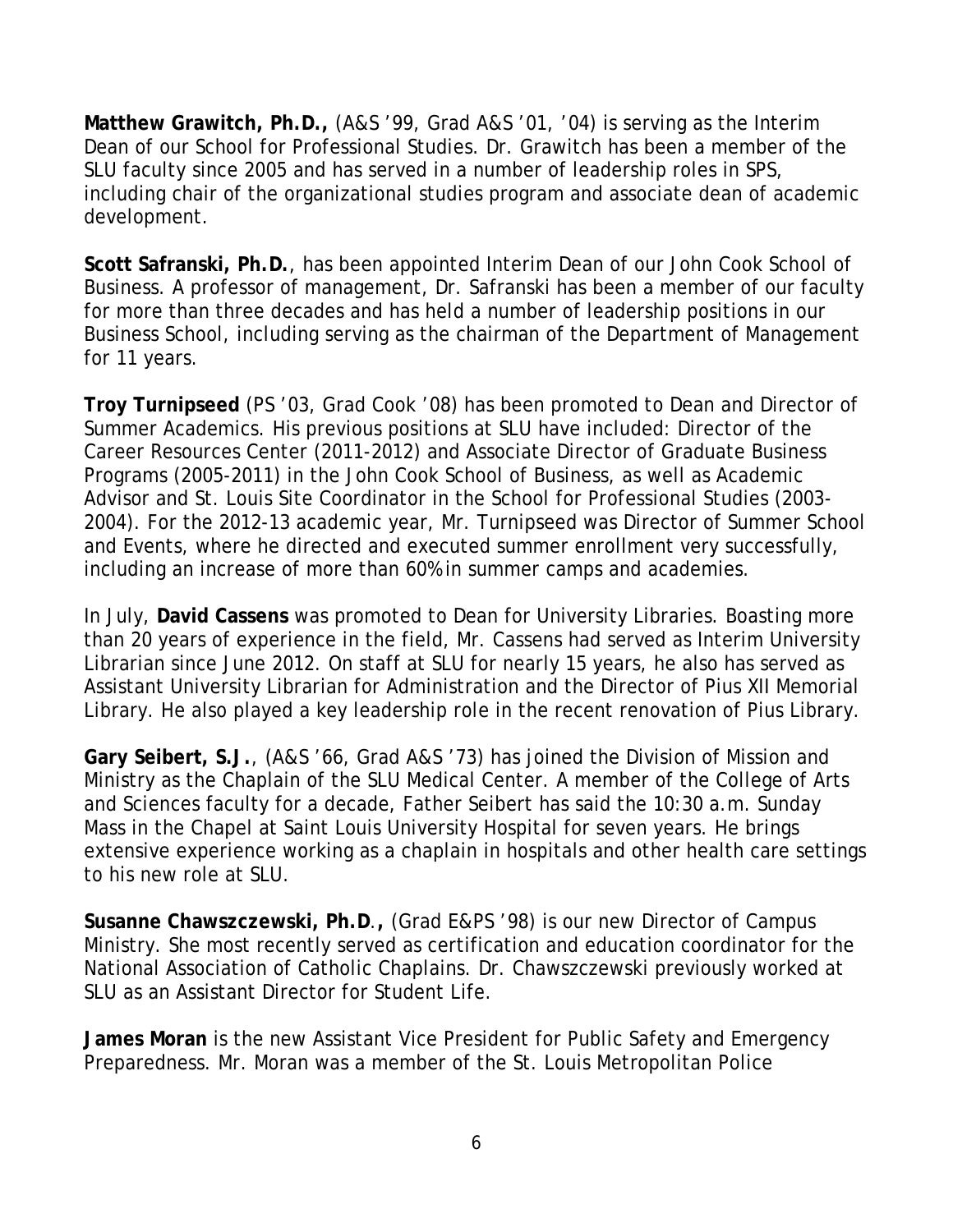Department for more than 30 years and most recently served as the captain of our Ninth District, which includes the north end of the St. Louis campus.

**Melinda Pullen Carlson** is the new Director of Housing and Residence Life. Most recently the associate dean of students and chief judicial officer at the University of Mississippi, Ms. Carlson has extensive student affairs professional experience, especially in area of student housing and residence life.

## **Congratulations**

Two-time alumnus **Judge Jimmie Edwards** (A&S '78, Law '81) has earned the 2013 William H. Rehnquist Award for Judicial Excellence from the National Center for State Courts. One of the nation's highest judicial honors, the Award is presented annually to a state court judge who exemplifies the highest level of judicial excellence, integrity, fairness and professional ethics. Judge Edwards is also a member of our Prison Program Advisory Board.

**Jerome Katz, Ph.D.**, Professor of Management**,** received the 2013 Foundational Paper Award from the Entrepreneurship Division of the Academy of Management for his 1988 paper "Properties of Emerging Organizations." The award recognizes the papers deemed most important to the field of entrepreneurship by the discipline's top professional organization.

**Mildred Mattfeldt-Beman, Ph.D.**, (Grad E&PS '92) Chair of our Department of Nutrition and Dietetics, will receive a Medallion Award from the Academy of Nutrition and Dietetics in October at the 2013 Food & Nutrition Conference & Expo in Houston. The honor is given to members of the Academy who are service-oriented visionaries and outstanding leaders.

**Miguel Paniagua, M.D.**, (A&S '94) Director of our Internal Medicine Residency Program, has been elected to serve as an at-large member of the Executive Board of the National Board of Medical Examiners. This independent, non-profit organization provides a common evaluation system and standards for all doctors seeking an initial license to practice medicine in the United States.

**Manoj Patankar, Ph.D.**, (Parks '92) Professor of Aviation and Executive Director of our Center for Aviation Safety Research, has been elected a Fellow of the prestigious international Royal Aeronautical Society. Established in 1866, the Society is the world's only professional body dedicated to the entire aerospace community. Dr. Patankar is among a select few members from the United States and the first from SLU to be elected.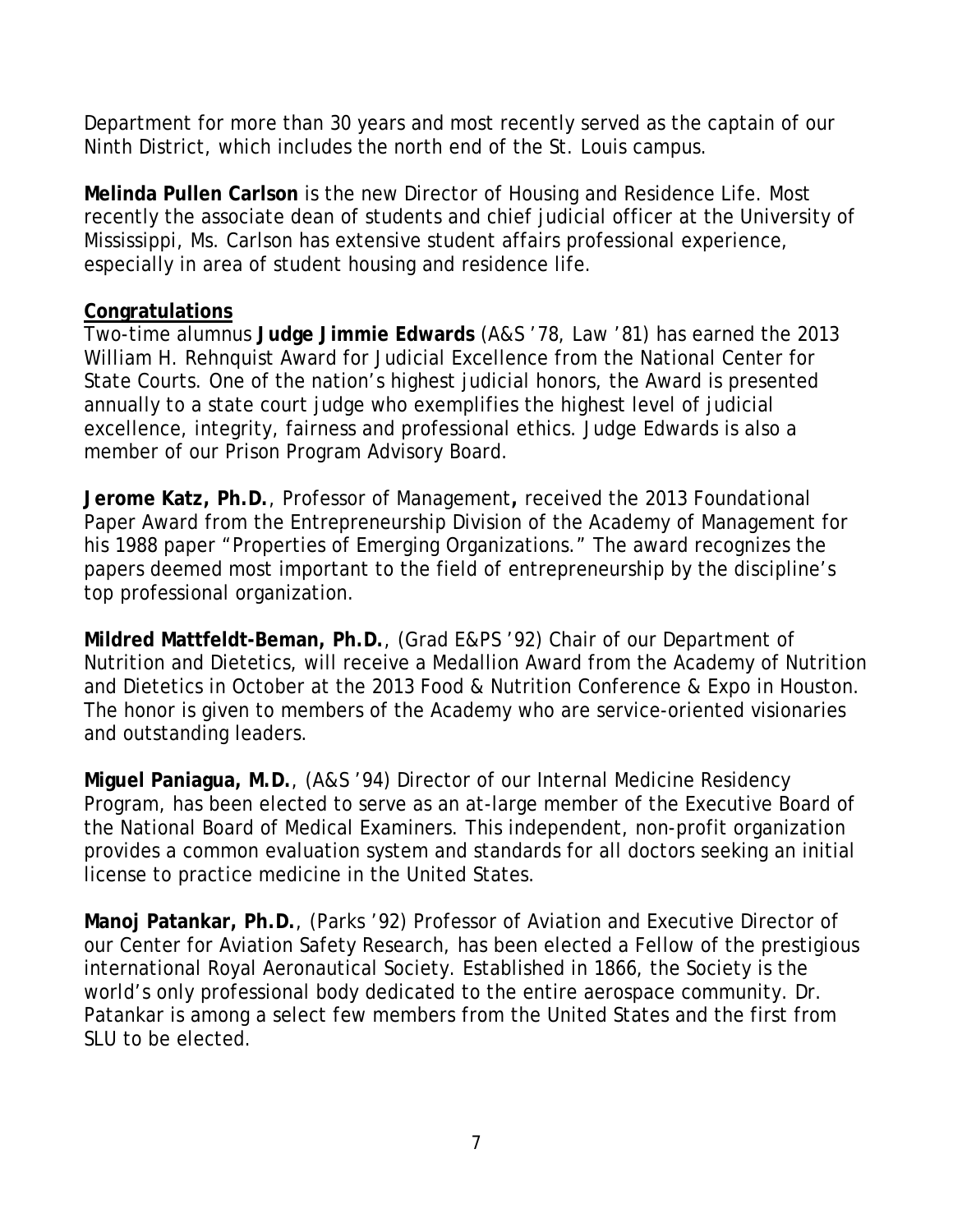Public Health alumna **Lauren Schulte** (Grad PH '13) received the highest score in the United States on the national Certified Health Education Specialist (CHES) exam this summer. The CHES exam is taken by thousands of public health graduates from across the country, and is the "gold standard" test for measuring competence and excellence in the field of education.

Congratulations to all of these individuals on their appointments, accomplishments and honors. Not only does recognition for our faculty and alumni reflect the outstanding scholarship taking place at SLU, but it also raises the University's national and international profile.

## **Billiken Athletics**

Here at SLU, we take the term "student-athlete" very seriously. Under the leadership of Director of Athletics **Chris May**, our Department of Athletics provides significant resources to support all of our student-athletes and to help them succeed in their studies. This ongoing commitment continues to earn SLU honors. Most recently, our volleyball team has earned its sixth American Volleyball Coaches Association Team Academic Award for their 2012 season. In addition, our men's and women's tennis teams have been named All-Academic by the Intercollegiate Tennis Association for the 2012-13 academic year. Of course, our student-athletes are just as capable on the field as they are in the classroom. As evidence of that fact, the *College Soccer News* recently ranked our men's soccer team No. 10 in its preseason national poll. I hope you will join me in cheering on all of our Billiken student-athletes in the year ahead.

# **Summer At SLU**

The first year of [Summer At SLU](https://www.slu.edu/x5053.xml) was a major success. Approximately 2,700 students attended one of the nearly 40 University-sponsored camps or academies this summer. Additionally, more than 3,800 individuals attended a conference or other event, and more than 4,200 students enrolled in an undergraduate or graduate course this summer. Throughout the summer, the initiative was publicized daily through the SLU Newslink email with news stories, photos and videos. I would like to thank **Troy Turnipseed** and Program Director for Pre-College and Access Programs **William Perkins** for their efforts to build community awareness of the many activities that take place on the St. Louis campus between May and August. To learn more about the first year of Summer At SLU, [click here.](http://www.slu.edu/x87066.xml) If you or your department have an idea for a new summer program in 2014, please contact Mr. Turnipseed at 314-977-7779 or [turniptp@slu.edu.](mailto:turniptp@slu.edu)

# **2013 Homecoming and Family Weekend**

This year's Homecoming and Family Weekend will be September 27-29. I would encourage all SLU alumni and SLU parents within our University community — and I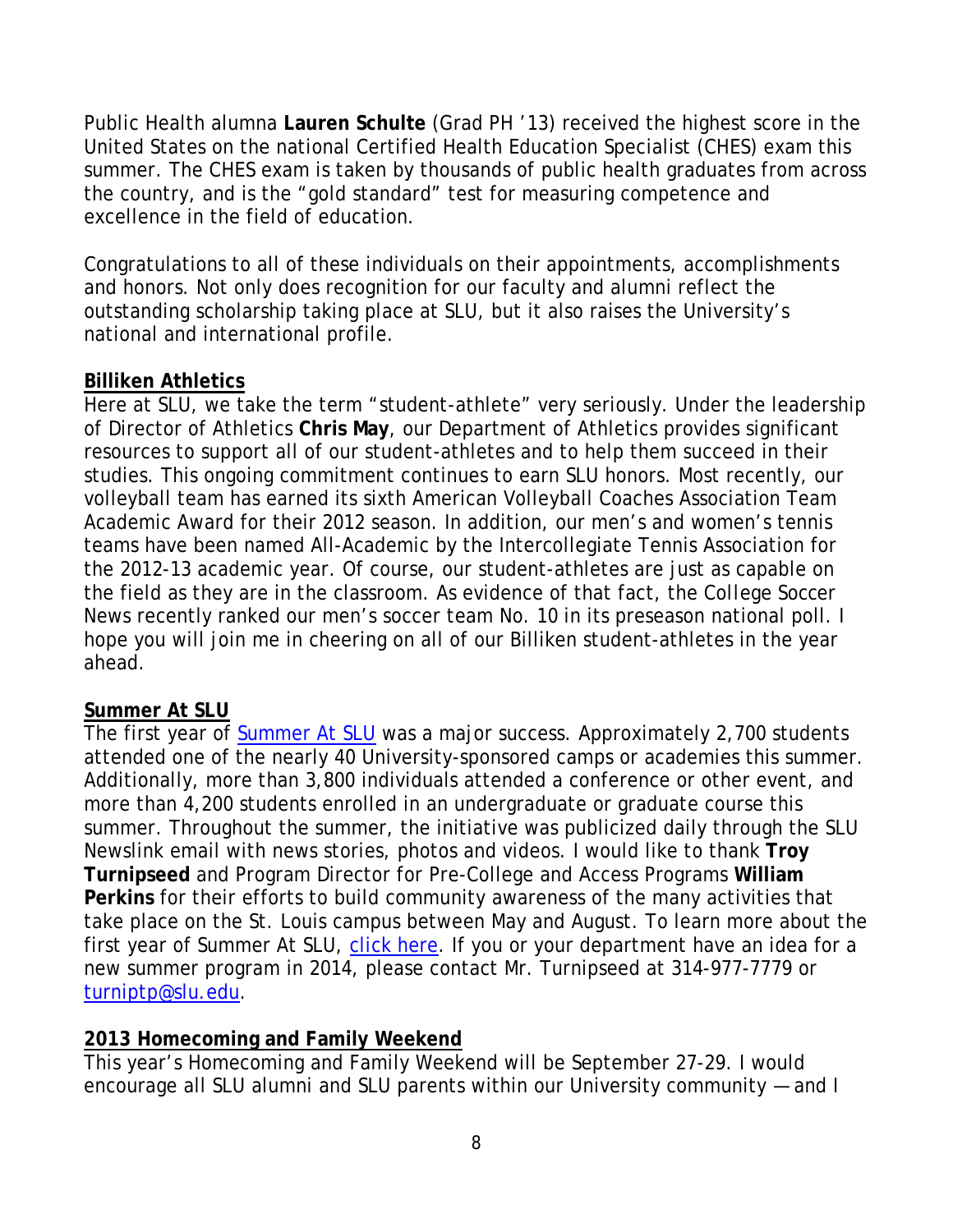know there are many — to participate in this wonderful annual tradition. I also encourage all of our students to extend the same invitation to their parents. It is always exciting to see our St. Louis campus come to life with current and future graduates — and their families — joining together to celebrate Saint Louis University. Among the many events not to be missed are the Homecoming men's soccer game, the Golf Cart Parade, the Taste of Midtown and the Billiken Barbecue. Event schedules and registration information are available on the [Alumni Relations](https://securelb.imodules.com/s/1264/index.aspx?sid=1264&gid=1&pgid=784) and [Student Development](http://www.slu.edu/x24787.xml) websites.

#### **This and That**

In response to various issues of the past year, I wrote a commentary on the subject of accountability, salaries and appropriate compensation that was published in the *St. Louis Post-Dispatch* on August 8, 2013. If you missed this op-ed over the summer break, you can read it now by clicking [here.](http://www.slu.edu/x86636.xml)

My commentary generated a letter to the editor from Charles L. Klotzer, founder of the *St. Louis Journalism Review*. This letter, published on August 13, 2013, addressed a lawsuit brought by the University against one of our Arts and Sciences faculty in the Department of Communications, Dr. Avis Meyer.

I wish to clarify for the general public and for our own SLU community the comments in Mr. Klotzer's letter. The following is a summary of the case.

*The University News* is a student newspaper that operates separate and apart from any University editorial oversight. *[The University News](http://www.slu.edu/docs/University_News_Charter.pdf)* Charter addresses freedom of the press and states, in relevant part:

The student press at Saint Louis University is a student forum, free of censorship and advanced approval of its content. Student editors are free to develop their own editorial policies, content, programming and news coverage. Freedom of the press -- print, online and broadcast -- is a basic right in a democratic society and is valuable in promoting the development of students as socially responsible persons. Editorial decisions shall be consistent with standard accepted journalistic principles and ethics, including those of accuracy and fairness in all reporting and commentary. The University expects student editors to seek professional advice and legal assistance when confronted with editorial and operational questions.

In June 2007, the University learned that Dr. Meyer incorporated a newspaper company with the Missouri Secretary of State using *The University News* name and masthead, which included the name Saint Louis University. This was a willful infringement of the University's trademark and misuse of the name Saint Louis University.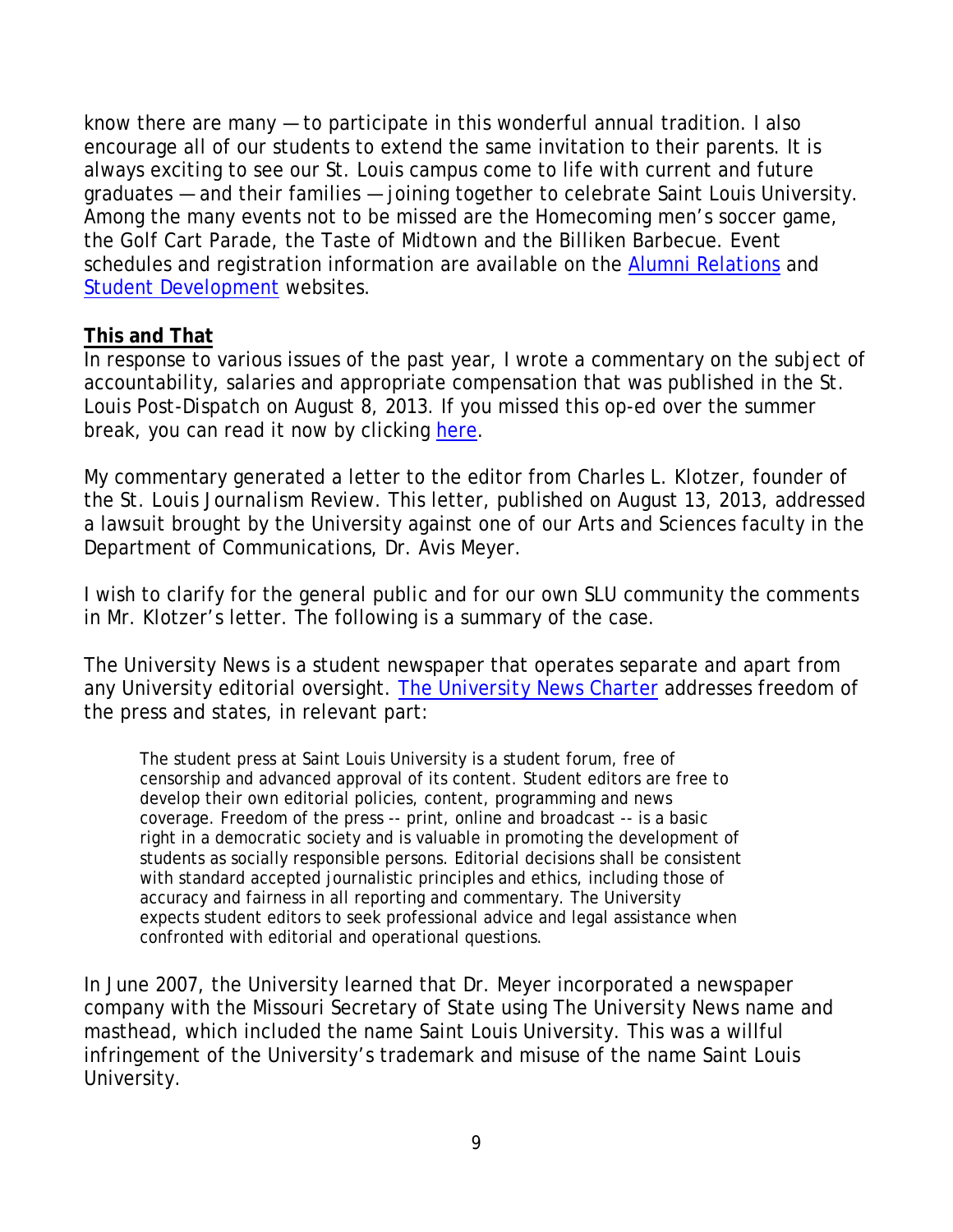The University sought to resolve the matter amicably and, in fact, participated in mediation with Dr. Meyer. Only after these attempts at resolution were unsuccessful did the University file a lawsuit. As the court later noted in a June 2, 2009, Order, "once defendant obtained articles of incorporation for an entity with a name substantially identical to that of plaintiff's campus paper, plaintiff became obligated to take action to protect its reputation and goodwill."

During the course of the lawsuit, it was discovered that Dr. Meyer intentionally destroyed documents relevant to the litigation. This was brought to the court's attention, and the court imposed a fine on Dr. Meyer requiring him to reimburse the University's fees and costs related to his improper destruction of documents. This amount totaled \$6,757.08.

Dr. Meyer indicated that he was unable to pay this amount. The University in no way attempted to "ruin Meyer financially" as asserted in Mr. Klotzer's letter to the *Post-Dispatch*. Instead, the University agreed to allow him to pay this amount over time and even work off part of the payment by teaching a summer course.

Although the University has complied with its obligations under the terms of the settlement agreement, it has been necessary to remind Dr. Meyer of his obligations. As recently as January 2012, Dr. Meyer was notified that he was in violation of a provision in the Agreement which prohibits his "attendance at *The University News* office."

Regarding this, Dr. Meyer was removed as a faculty advisor to the student newspaper in consultation with *The University News* advisory committee. Prior to Dr. Meyer's removal, SLU administrators had identified concerns regarding the business and editorial management of *The University News* during the time Dr. Meyer served as advisor. These concerns included:

- The need for student writers and editors to utilize editorial judgment to ensure that *The University News* was reporting verifiable and objective facts, dates and quotes, etc., in an accurate manner, versus editorial opinion and subjective interpretation of information.
- An over-reliance on already-published articles in other college newspapers.
- Use of exaggerated, large advertisements to fill up white space.
- An arrangement that involved advertisement placement for a local establishment in exchange for food and beverage credits to be used by *University News* student staff members.

Many of these issues were addressed by the additional structure put in place by the revisions to the Charter of *The University News*, as approved by the Board of Trustees in September 2008. I am pleased to note the news articles and editorial